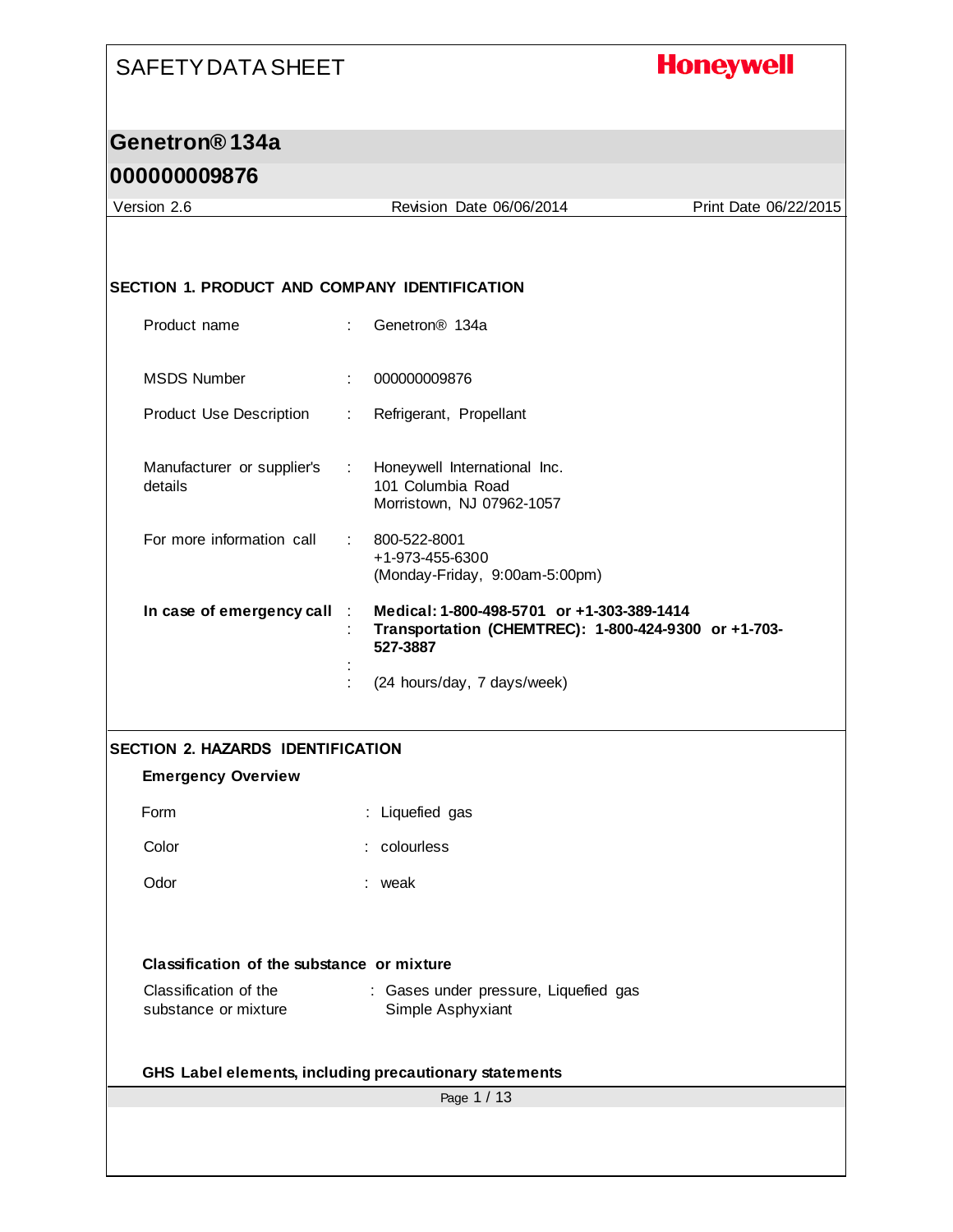| <b>SAFETY DATA SHEET</b>                                            |                                                                                                                                                                                 | <b>Honeywell</b>      |
|---------------------------------------------------------------------|---------------------------------------------------------------------------------------------------------------------------------------------------------------------------------|-----------------------|
| Genetron <sup>®</sup> 134a                                          |                                                                                                                                                                                 |                       |
| 000000009876                                                        |                                                                                                                                                                                 |                       |
| Version 2.6                                                         | Revision Date 06/06/2014                                                                                                                                                        | Print Date 06/22/2015 |
| Symbol(s)                                                           |                                                                                                                                                                                 |                       |
| Signal word                                                         | : Warning                                                                                                                                                                       |                       |
| Hazard statements                                                   | : Contains gas under pressure; may explode if heated.<br>May displace oxygen and cause rapid suffocation.                                                                       |                       |
| Precautionary statements                                            | : Storage:<br>Protect from sunlight. Store in a well-ventilated place.                                                                                                          |                       |
| Hazards not otherwise<br>classified                                 | : May cause cardiac arrhythmia.<br>May cause frostbite.                                                                                                                         |                       |
| Carcinogenicity<br>or anticipated carcinogen by NTP, IARC, or OSHA. | No component of this product present at levels greater than or equal to 0.1% is identified as a known<br>SECTION 3. COMPOSITION/INFORMATION ON INGREDIENTS                      |                       |
|                                                                     |                                                                                                                                                                                 |                       |
| Formula                                                             | : CF3CH2F                                                                                                                                                                       |                       |
| Chemical nature                                                     | : Substance                                                                                                                                                                     |                       |
| <b>Chemical Name</b>                                                | CAS-No.                                                                                                                                                                         | Concentration         |
| 1,1,1,2-Tetrafluoroethane                                           | 811-97-2                                                                                                                                                                        | 99.80 %               |
| <b>SECTION 4. FIRST AID MEASURES</b><br>Inhalation                  | Move to fresh air. If breathing is irregular or stopped,                                                                                                                        |                       |
|                                                                     | administer artificial respiration. Use oxygen as required,<br>provided a qualified operator is present. Call a physician. Do<br>not give drugs from adrenaline-ephedrine group. |                       |
|                                                                     | Page 2 / 13                                                                                                                                                                     |                       |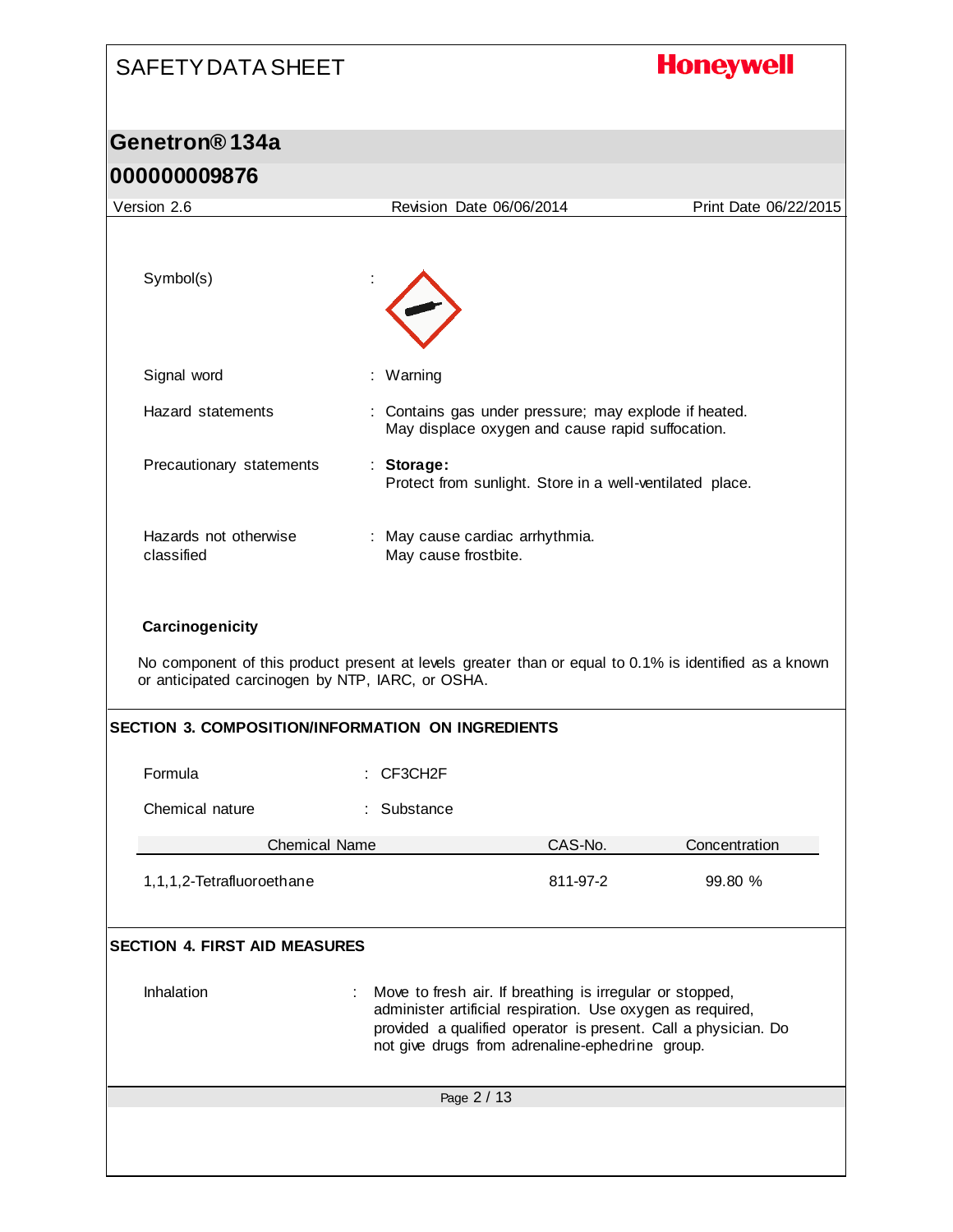## **Honeywell**

| <u>UUUUUUUJO / U</u>                    |                                                                                                                                                                                                                                                                                                                                                                                                                                                                                                                             |                       |
|-----------------------------------------|-----------------------------------------------------------------------------------------------------------------------------------------------------------------------------------------------------------------------------------------------------------------------------------------------------------------------------------------------------------------------------------------------------------------------------------------------------------------------------------------------------------------------------|-----------------------|
| Version 2.6                             | Revision Date 06/06/2014                                                                                                                                                                                                                                                                                                                                                                                                                                                                                                    | Print Date 06/22/2015 |
|                                         |                                                                                                                                                                                                                                                                                                                                                                                                                                                                                                                             |                       |
| Skin contact                            | After contact with skin, wash immediately with plenty of water.<br>If there is evidence of frostbite, bathe (do not rub) with<br>lukewarm (not hot) water. If water is not available, cover with a<br>clean, soft cloth or similar covering. If symptoms persist, call a<br>physician.                                                                                                                                                                                                                                      |                       |
| Eye contact                             | Rinse immediately with plenty of water, also under the eyelids,<br>for at least 15 minutes. In case of frostbite water should be<br>lukewarm, not hot. If symptoms persist, call a physician.                                                                                                                                                                                                                                                                                                                               |                       |
| Ingestion                               | Unlikely route of exposure. As this product is a gas, refer to the<br>inhalation section. Do not induce vomiting without medical<br>advice. Call a physician immediately.                                                                                                                                                                                                                                                                                                                                                   |                       |
| Notes to physician                      |                                                                                                                                                                                                                                                                                                                                                                                                                                                                                                                             |                       |
| Treatment                               | Because of the possible disturbances of cardiac rhythm,<br>catecholamine drugs, such as epinephrine, should be used<br>with special caution and only in situations of emergency life<br>support. Treatment of overexposure should be directed at the<br>control of symptoms and the clinical conditions. Treat frost-<br>bitten areas as needed.                                                                                                                                                                            |                       |
| <b>SECTION 5. FIREFIGHTING MEASURES</b> |                                                                                                                                                                                                                                                                                                                                                                                                                                                                                                                             |                       |
| Suitable extinguishing media            | : The product is not flammable.<br>Use water spray, alcohol-resistant foam, dry chemical or<br>carbon dioxide.<br>Use extinguishing measures that are appropriate to local<br>circumstances and the surrounding environment.                                                                                                                                                                                                                                                                                                |                       |
| Specific hazards during<br>firefighting | Contents under pressure.<br>This product is not flammable at ambient temperatures and<br>atmospheric pressure.<br>However, this material can ignite when mixed with air under<br>pressure and exposed to strong ignition sources.<br>Container may rupture on heating.<br>Cool closed containers exposed to fire with water spray.<br>Do not allow run-off from fire fighting to enter drains or water<br>courses.<br>Vapours are heavier than air and can cause suffocation by<br>reducing oxygen available for breathing. |                       |
|                                         | Page 3 / 13                                                                                                                                                                                                                                                                                                                                                                                                                                                                                                                 |                       |
|                                         |                                                                                                                                                                                                                                                                                                                                                                                                                                                                                                                             |                       |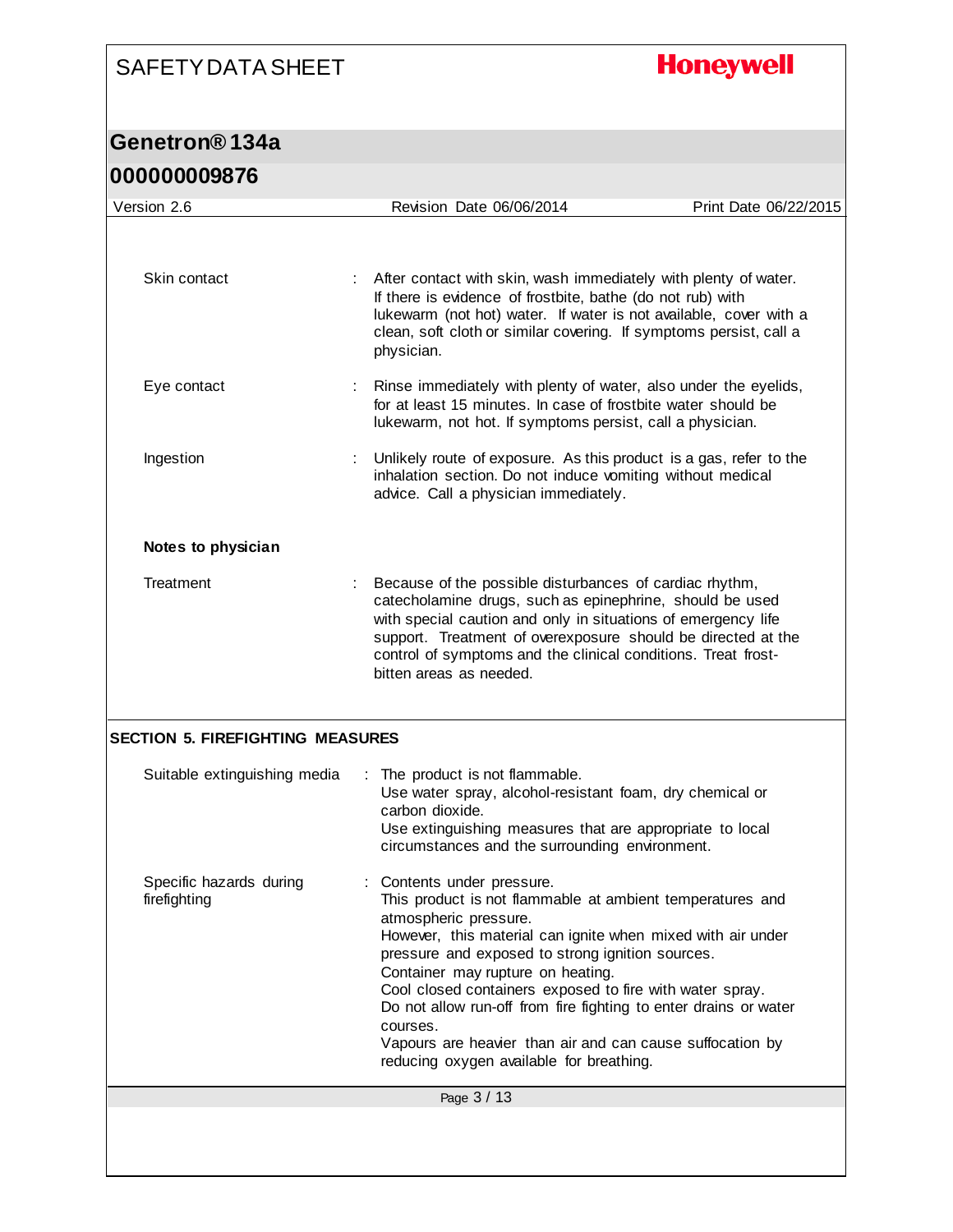## **Honeywell**

| <u> A J PRNANDAND NO</u>                         |                                                                                                                                                                                                                                                                                                                                                                                                                                                                                                                                                                                                                                                                |                       |
|--------------------------------------------------|----------------------------------------------------------------------------------------------------------------------------------------------------------------------------------------------------------------------------------------------------------------------------------------------------------------------------------------------------------------------------------------------------------------------------------------------------------------------------------------------------------------------------------------------------------------------------------------------------------------------------------------------------------------|-----------------------|
| Version 2.6                                      | Revision Date 06/06/2014                                                                                                                                                                                                                                                                                                                                                                                                                                                                                                                                                                                                                                       | Print Date 06/22/2015 |
|                                                  |                                                                                                                                                                                                                                                                                                                                                                                                                                                                                                                                                                                                                                                                |                       |
|                                                  | In case of fire hazardous decomposition products may be<br>produced such as:<br>Hydrogen halides<br>Hydrogen fluoride<br>Carbon monoxide<br>Carbon dioxide (CO2)<br>Carbonyl halides                                                                                                                                                                                                                                                                                                                                                                                                                                                                           |                       |
| Special protective equipment<br>for firefighters | : In the event of fire and/or explosion do not breathe fumes.<br>Wear self-contained breathing apparatus and protective suit.<br>No unprotected exposed skin areas.                                                                                                                                                                                                                                                                                                                                                                                                                                                                                            |                       |
| <b>SECTION 6. ACCIDENTAL RELEASE MEASURES</b>    |                                                                                                                                                                                                                                                                                                                                                                                                                                                                                                                                                                                                                                                                |                       |
|                                                  |                                                                                                                                                                                                                                                                                                                                                                                                                                                                                                                                                                                                                                                                |                       |
| Personal precautions                             | Immediately evacuate personnel to safe areas.<br>Keep people away from and upwind of spill/leak.<br>Wear personal protective equipment. Unprotected persons<br>must be kept away.<br>Remove all sources of ignition.<br>Avoid skin contact with leaking liquid (danger of frostbite).<br>Ventilate the area.<br>After release, disperses into the air.<br>Vapours are heavier than air and can cause suffocation by<br>reducing oxygen available for breathing.<br>Avoid accumulation of vapours in low areas.<br>Unprotected personnel should not return until air has been<br>tested and determined safe.<br>Ensure that the oxygen content is $>= 19.5\%$ . |                       |
| Environmental precautions                        | Prevent further leakage or spillage if safe to do so.<br>The product evapourates readily.                                                                                                                                                                                                                                                                                                                                                                                                                                                                                                                                                                      |                       |
| Methods for cleaning up                          | : Ventilate the area.                                                                                                                                                                                                                                                                                                                                                                                                                                                                                                                                                                                                                                          |                       |
| SECTION 7. HANDLING AND STORAGE                  |                                                                                                                                                                                                                                                                                                                                                                                                                                                                                                                                                                                                                                                                |                       |
| <b>Handling</b>                                  |                                                                                                                                                                                                                                                                                                                                                                                                                                                                                                                                                                                                                                                                |                       |
| Handling                                         | Handle with care.<br>Avoid inhalation of vapour or mist.                                                                                                                                                                                                                                                                                                                                                                                                                                                                                                                                                                                                       |                       |
|                                                  |                                                                                                                                                                                                                                                                                                                                                                                                                                                                                                                                                                                                                                                                |                       |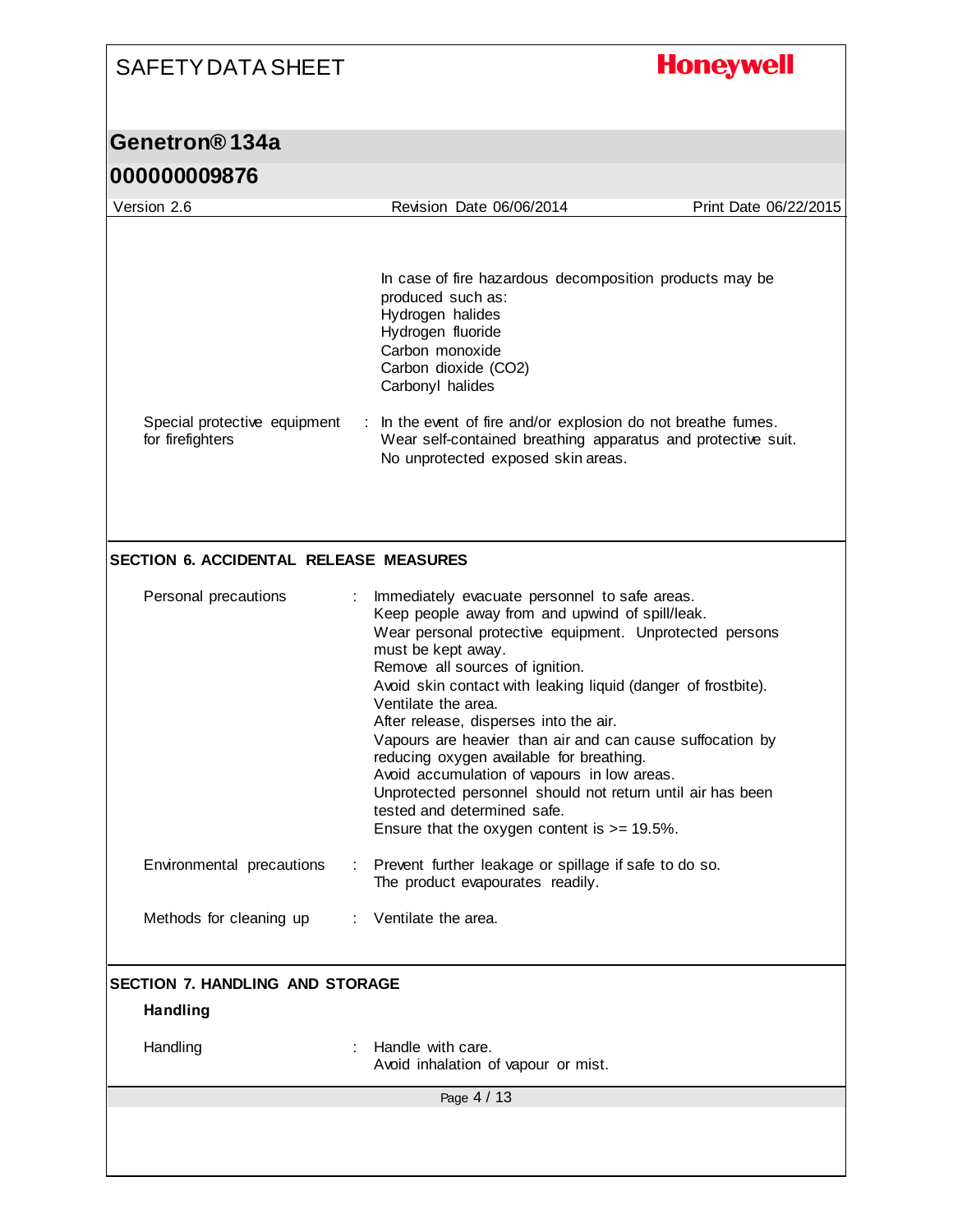**Honeywell** 

| UUUUUUUU I V                                       |                                                                                                                                                                                                                                                                                                                                                                                                                                                                                                                                                                                                                                                                                                         |                       |
|----------------------------------------------------|---------------------------------------------------------------------------------------------------------------------------------------------------------------------------------------------------------------------------------------------------------------------------------------------------------------------------------------------------------------------------------------------------------------------------------------------------------------------------------------------------------------------------------------------------------------------------------------------------------------------------------------------------------------------------------------------------------|-----------------------|
| Version 2.6                                        | Revision Date 06/06/2014                                                                                                                                                                                                                                                                                                                                                                                                                                                                                                                                                                                                                                                                                | Print Date 06/22/2015 |
|                                                    | Do not get in eyes, on skin, or on clothing.<br>Wear personal protective equipment.<br>Use only in well-ventilated areas.<br>Pressurized container. Protect from sunlight and do not expose<br>to temperatures exceeding 50 °C.<br>Follow all standard safety precautions for handling and use of<br>compressed gas cylinders.<br>Use authorized cylinders only.<br>Protect cylinders from physical damage.<br>Do not puncture or drop cylinders, expose them to open flame<br>or excessive heat.<br>Do not pierce or burn, even after use. Do not spray on a naked<br>flame or any incandescent material.<br>Do not remove screw cap until immediately ready for use.<br>Always replace cap after use. |                       |
| Advice on protection<br>against fire and explosion | The product is not flammable.<br>Can form a combustible mixture with air at pressures above<br>atmospheric pressure.                                                                                                                                                                                                                                                                                                                                                                                                                                                                                                                                                                                    |                       |
| <b>Storage</b>                                     |                                                                                                                                                                                                                                                                                                                                                                                                                                                                                                                                                                                                                                                                                                         |                       |
| Requirements for storage<br>areas and containers   | Pressurized container: protect from sunlight and do not expose<br>to temperatures exceeding 50 °C. Do not pierce or burn, even<br>after use.<br>Keep containers tightly closed in a dry, cool and well-ventilated<br>place.<br>Storage rooms must be properly ventilated.<br>Ensure adequate ventilation, especially in confined areas.<br>Protect cylinders from physical damage.                                                                                                                                                                                                                                                                                                                      |                       |
| SECTION 8. EXPOSURE CONTROLS/PERSONAL PROTECTION   |                                                                                                                                                                                                                                                                                                                                                                                                                                                                                                                                                                                                                                                                                                         |                       |
| Protective measures                                | Do not breathe vapour.<br>Avoid contact with skin, eyes and clothing.<br>Ensure that eyewash stations and safety showers are close to<br>the workstation location.                                                                                                                                                                                                                                                                                                                                                                                                                                                                                                                                      |                       |
| Engineering measures                               | General room ventilation is adequate for storage and handling.<br>Perform filling operations only at stations with exhaust<br>ventilation facilities.                                                                                                                                                                                                                                                                                                                                                                                                                                                                                                                                                   |                       |
|                                                    | Page 5 / 13                                                                                                                                                                                                                                                                                                                                                                                                                                                                                                                                                                                                                                                                                             |                       |
|                                                    |                                                                                                                                                                                                                                                                                                                                                                                                                                                                                                                                                                                                                                                                                                         |                       |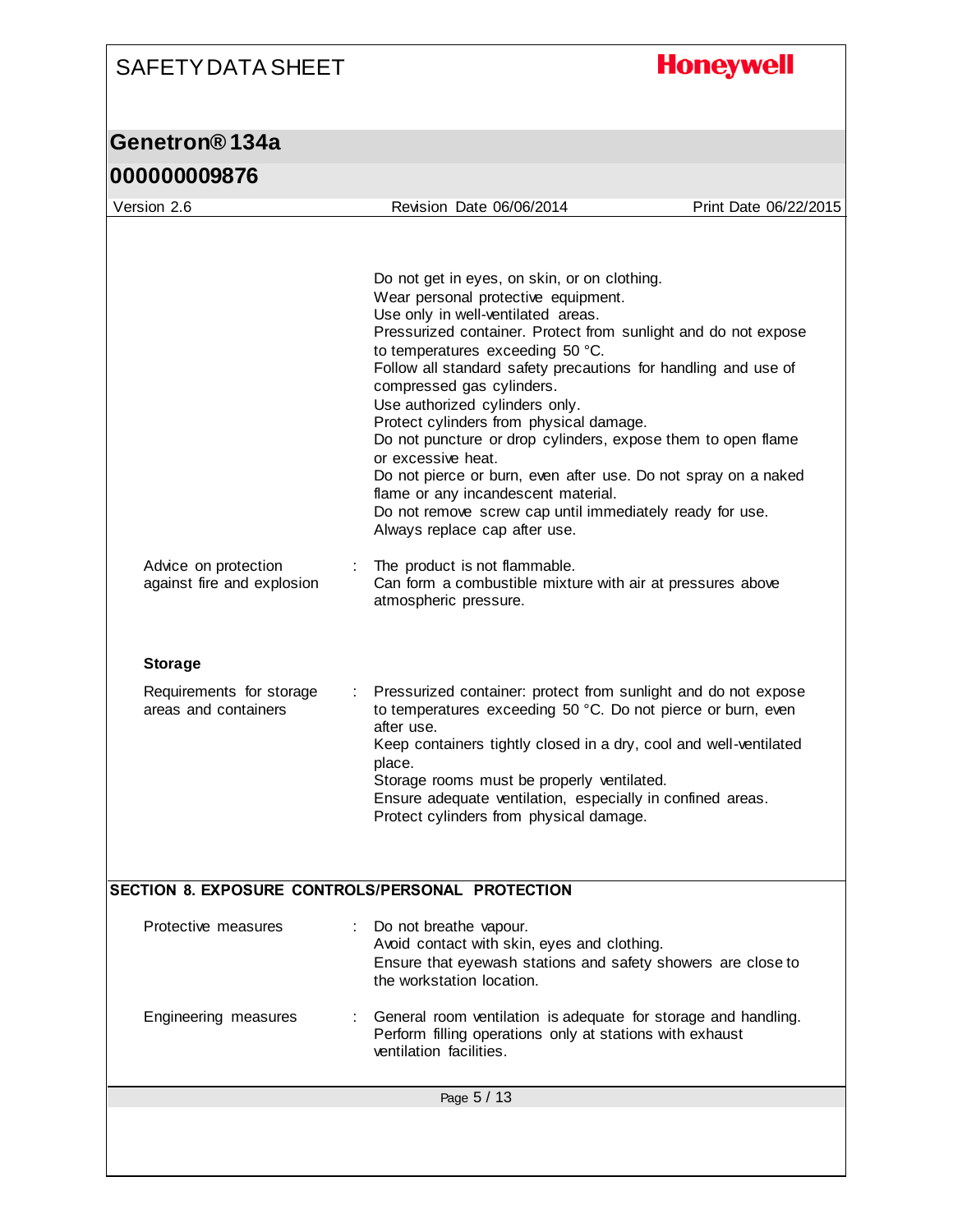## **Honeywell**

| Version 2.6                        |          |                                                                                                                                                                    | Revision Date 06/06/2014                                                                                                                                                                                                                                       |            | Print Date 06/22/2015                                                                 |  |
|------------------------------------|----------|--------------------------------------------------------------------------------------------------------------------------------------------------------------------|----------------------------------------------------------------------------------------------------------------------------------------------------------------------------------------------------------------------------------------------------------------|------------|---------------------------------------------------------------------------------------|--|
|                                    |          |                                                                                                                                                                    |                                                                                                                                                                                                                                                                |            |                                                                                       |  |
| Eye protection                     |          | : Wear as appropriate:<br>Safety glasses with side-shields<br>If splashes are likely to occur, wear:<br>Goggles or face shield, giving complete protection to eyes |                                                                                                                                                                                                                                                                |            |                                                                                       |  |
| Hand protection                    |          | Leather gloves<br>Protective gloves<br>Neoprene gloves                                                                                                             | In case of contact through splashing:<br>Polyvinyl alcohol or nitrile- butyl-rubber gloves                                                                                                                                                                     |            |                                                                                       |  |
| Skin and body protection           |          |                                                                                                                                                                    | Avoid skin contact with leaking liquid (danger of frostbite).<br>Wear cold insulating gloves/ face shield/ eye protection.                                                                                                                                     |            |                                                                                       |  |
| Respiratory protection             |          | equipment.                                                                                                                                                         | In case of insufficient ventilation, wear suitable respiratory<br>Wear a positive-pressure supplied-air respirator.<br>Vapours are heavier than air and can cause suffocation by<br>reducing oxygen available for breathing.<br>contained breathing apparatus. |            | For rescue and maintenance work in storage tanks use self-                            |  |
| Hygiene measures                   |          | practice.                                                                                                                                                          | Ensure adequate ventilation, especially in confined areas.<br>Avoid contact with skin, eyes and clothing.<br>Remove and wash contaminated clothing before re-use.<br>Keep working clothes separately.                                                          |            | Handle in accordance with good industrial hygiene and safety                          |  |
| <b>Exposure Guidelines</b>         |          |                                                                                                                                                                    |                                                                                                                                                                                                                                                                |            |                                                                                       |  |
| Components                         | CAS-No.  | Value                                                                                                                                                              | Control<br>parameters                                                                                                                                                                                                                                          | Upda<br>te | <b>Basis</b>                                                                          |  |
| $1, 1, 1, 2-$<br>Tetrafluoroethane | 811-97-2 | TWA:<br>time<br>weighted<br>average                                                                                                                                | $(1,000$ ppm $)$                                                                                                                                                                                                                                               |            | Honeywell: Limit<br>established by<br>Honeywell<br>International Inc.                 |  |
| $1, 1, 1, 2-$<br>Tetrafluoroethane | 811-97-2 | TWA:<br>time<br>weighted<br>average                                                                                                                                | 4,240 mg/m3<br>$(1,000$ ppm $)$                                                                                                                                                                                                                                | 2007       | <b>WEEL:US. AIHA</b><br>Workplace<br>Environmental<br>Exposure Level<br>(WEEL) Guides |  |
|                                    |          |                                                                                                                                                                    |                                                                                                                                                                                                                                                                |            |                                                                                       |  |
|                                    |          |                                                                                                                                                                    | Page 6 / 13                                                                                                                                                                                                                                                    |            |                                                                                       |  |
|                                    |          |                                                                                                                                                                    |                                                                                                                                                                                                                                                                |            |                                                                                       |  |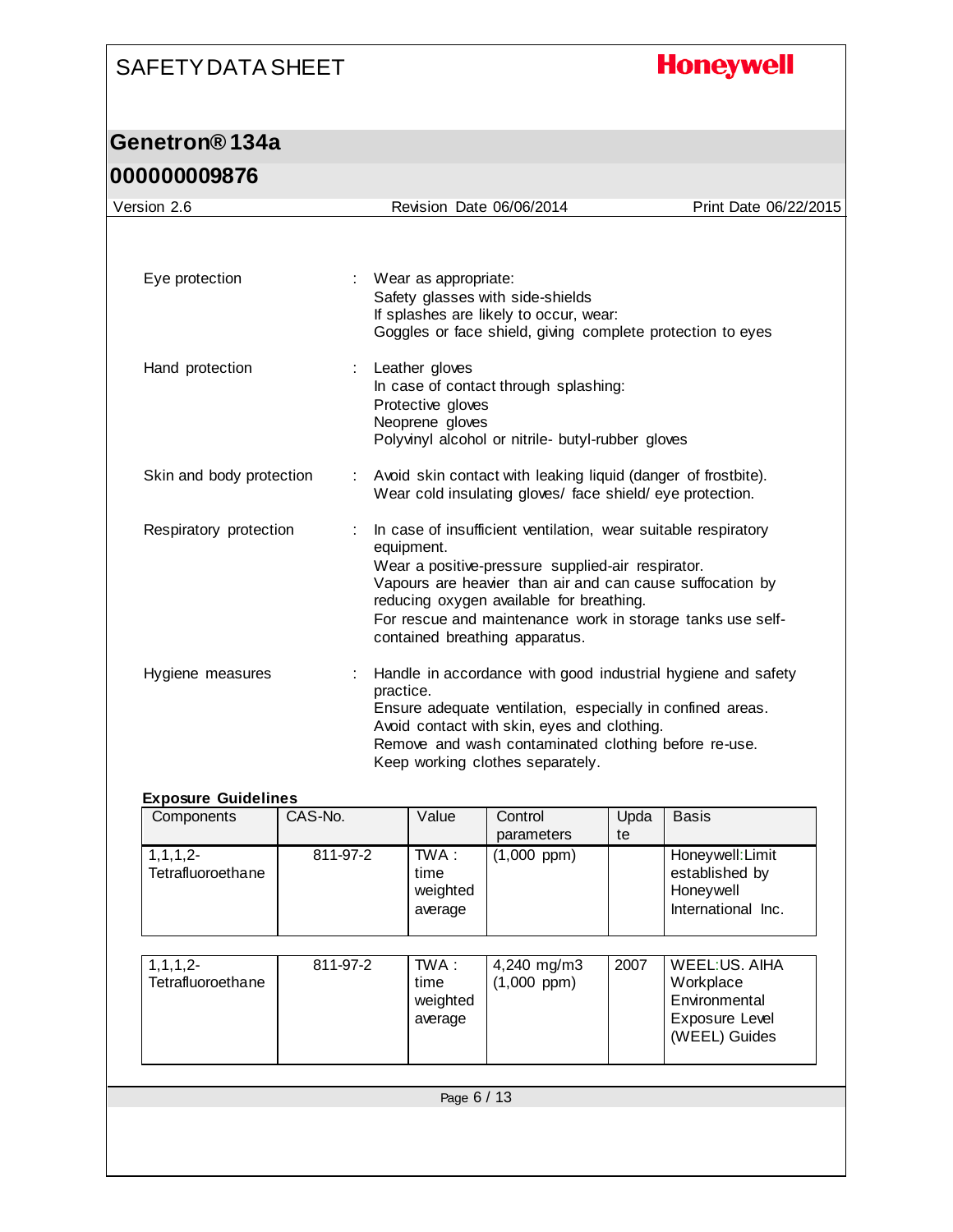## **Honeywell**

## **Genetron® 134a**

### **000000009876**

Version 2.6 Revision Date 06/06/2014 Print Date 06/22/2015

| SECTION 9. PHYSICAL AND CHEMICAL PROPERTIES |                                                                            |
|---------------------------------------------|----------------------------------------------------------------------------|
| Physical state                              | : Liquefied gas                                                            |
| Color                                       | : colourless                                                               |
| Odor                                        | : weak                                                                     |
| pH                                          | Note: neutral                                                              |
| Melting point/freezing point                | $-101$ °C<br>$\mathbb{Z}^{\times}$                                         |
| Boiling point/boiling range                 | $-26.2 °C$<br>÷.                                                           |
| Flash point                                 | : Note: not applicable                                                     |
| Evaporation rate                            | $\therefore$ > 1<br>Method: Compared to CCI4.                              |
| Lower explosion limit                       | : Note: None                                                               |
| Upper explosion limit                       | : Note: None                                                               |
| Vapor pressure                              | : $5,915$ hPa<br>at 21.1 °C(70.0 °F)<br>14,713 hPa<br>at 54.4 °C(129.9 °F) |
| Vapor density                               | 3.5                                                                        |
| Density                                     | : $1.2 \text{ g/cm}3$                                                      |
| Water solubility                            | $1.5$ g/l<br>÷                                                             |
|                                             | Page 7 / 13                                                                |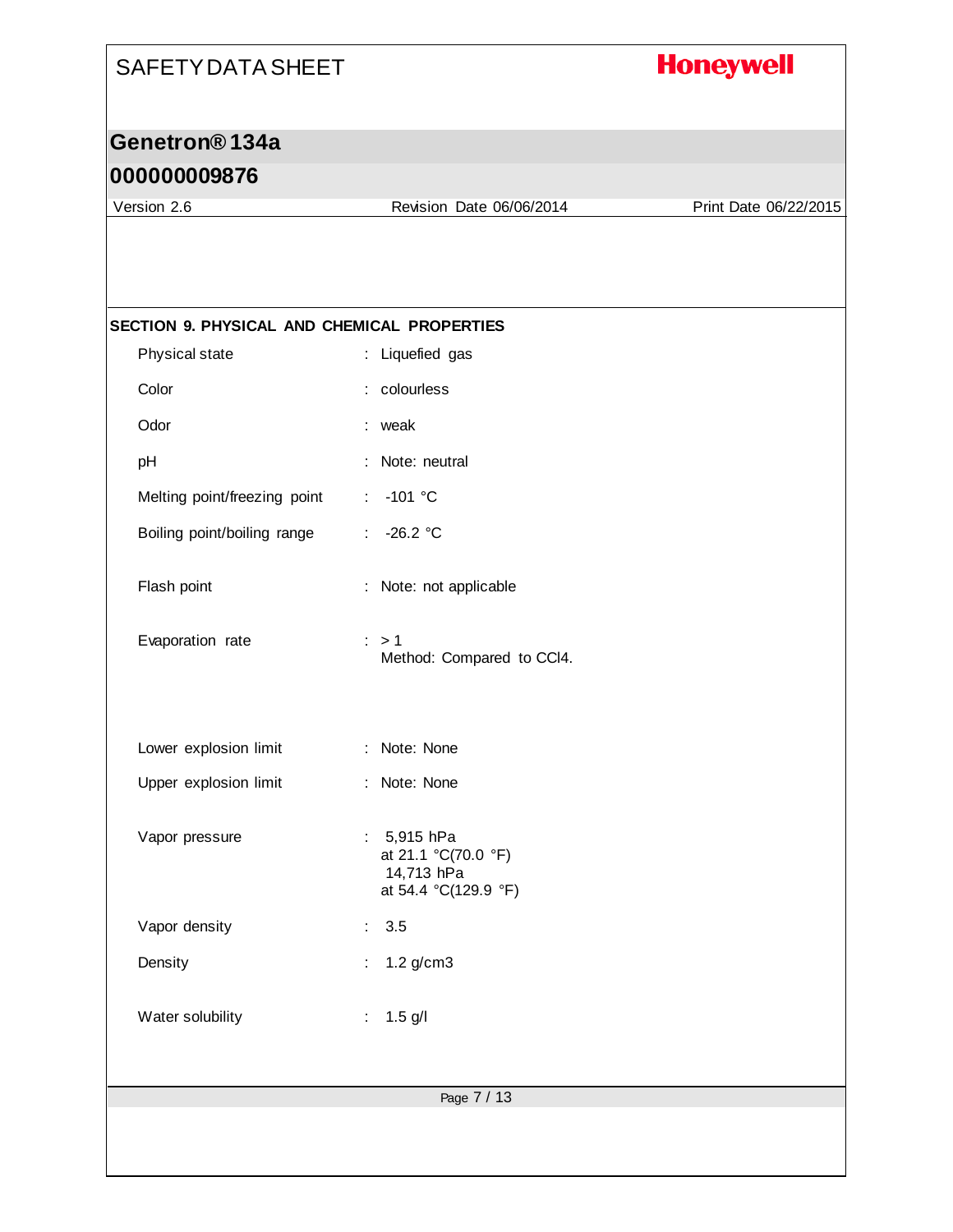## **Honeywell**

|--|

| Version 2.6                                 | Revision Date 06/06/2014                                                                                                                   | Print Date 06/22/2015 |
|---------------------------------------------|--------------------------------------------------------------------------------------------------------------------------------------------|-----------------------|
|                                             |                                                                                                                                            |                       |
| Partition coefficient: n-<br>octanol/water  | : log Pow: 1.06<br>Note: The product is more soluble in octanol.                                                                           |                       |
| Ignition temperature                        | $:$ > 750 °C                                                                                                                               |                       |
| Auto-ignition temperature                   | $>750$ °C                                                                                                                                  |                       |
| Decomposition temperature                   | $: >250$ °C<br>Note: To avoid thermal decomposition, do not overheat.                                                                      |                       |
| Molecular weight                            | : 102.02 g/mol                                                                                                                             |                       |
| Global warming potential<br>(GWP)           | : 1,300                                                                                                                                    |                       |
| Ozone depletion potential<br>(ODP)          | $\therefore$ 0                                                                                                                             |                       |
|                                             |                                                                                                                                            |                       |
| <b>SECTION 10. STABILITY AND REACTIVITY</b> |                                                                                                                                            |                       |
| Chemical stability                          | : Stable under normal conditions.                                                                                                          |                       |
| Possibility of hazardous<br>reactions       | : Hazardous polymerisation does not occur.                                                                                                 |                       |
| Conditions to avoid                         | : Pressurized container. Protect from sunlight and do not<br>expose to temperatures exceeding 50 °C.<br>Decomposes under high temperature. |                       |
|                                             | Some risk may be expected of corrosive and toxic<br>decomposition products.<br>Can form a combustible mixture with air at pressures above  |                       |
|                                             | atmospheric pressure.<br>Do not mix with oxygen or air above atmospheric pressure.                                                         |                       |
| Incompatible materials to<br>avoid          | Potassium<br>Calcium<br>Powdered metals<br>Finely divided aluminium<br>Magnesium<br>Zinc                                                   |                       |
|                                             | Page 8 / 13                                                                                                                                |                       |
|                                             |                                                                                                                                            |                       |
|                                             |                                                                                                                                            |                       |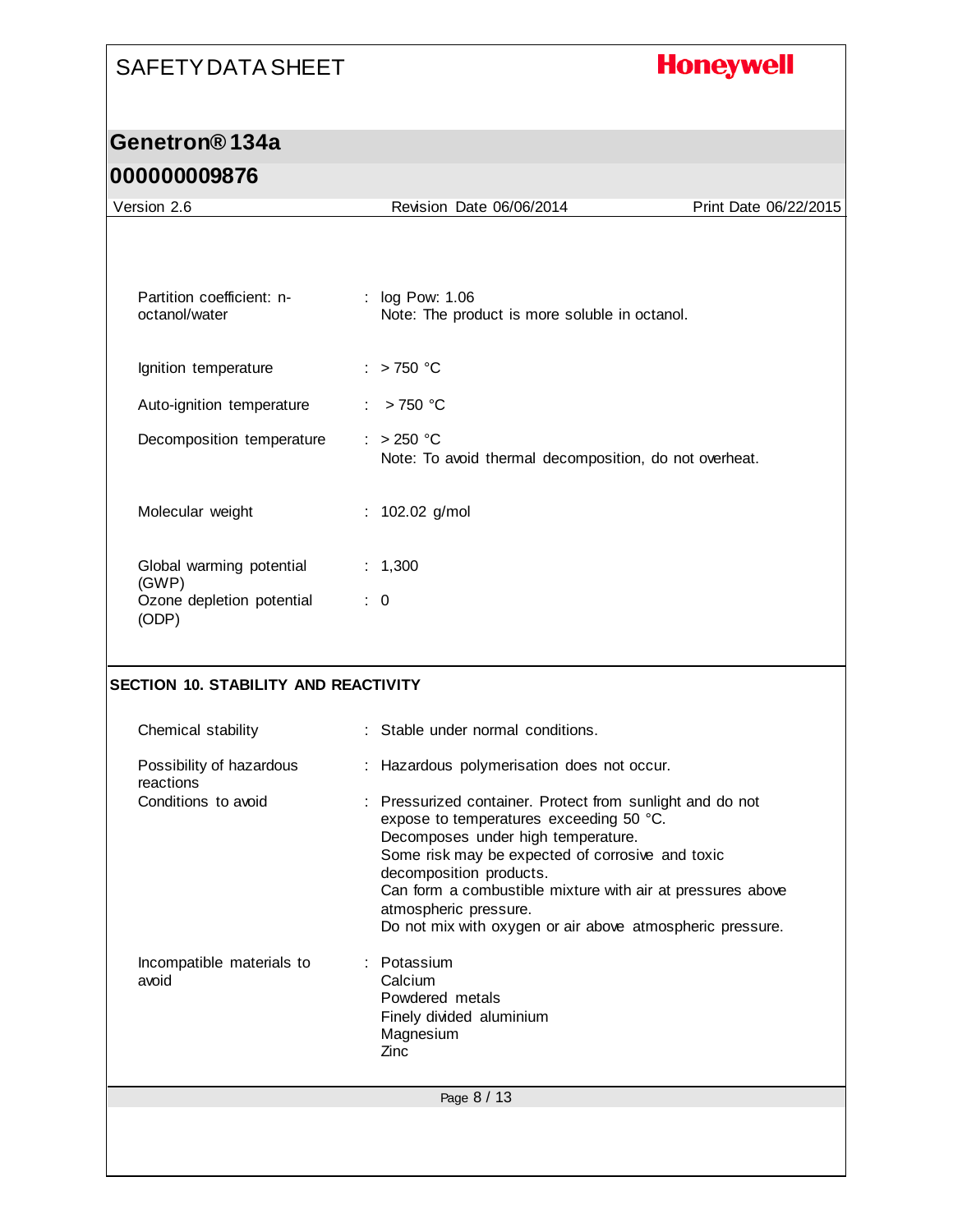## **Honeywell** SAFETY DATA SHEET **Genetron® 134a 000000009876** Version 2.6 Revision Date 06/06/2014 Print Date 06/22/2015 Hazardous decomposition : Halogenated compounds Hydrogen fluoride products Carbonyl halides Carbon oxides **SECTION 11. TOXICOLOGICAL INFORMATION** Acute inhalation toxicity : LC50: > 500000 ppm Exposure time: 4 h Species: rat Sensitisation : Cardiac sensitization Species: dogs Note: No-observed-effect level 50 000 ppm Lowest observable effect level 75 000 ppm Repeated dose toxicity : Species: rat NOEL: 40000 ppm Genotoxicity in vitro : Note: In vitro tests did not show mutagenic effects Further information : Note: Vapours are heavier than air and can cause suffocation by reducing oxygen available for breathing. Rapid evapouration of the liquid may cause frostbite. Avoid skin contact with leaking liquid (danger of frostbite). **SECTION 12. ECOLOGICAL INFORMATION Further information on ecology** Additional ecological : Accumulation in aquatic organisms is unlikely. information This product contains greenhouse gases which may contribute to global warming. Do NOT vent to the atmosphere. To comply with provisions of the U.S. Clean Air Act, any residual must be recovered.Page 9 / 13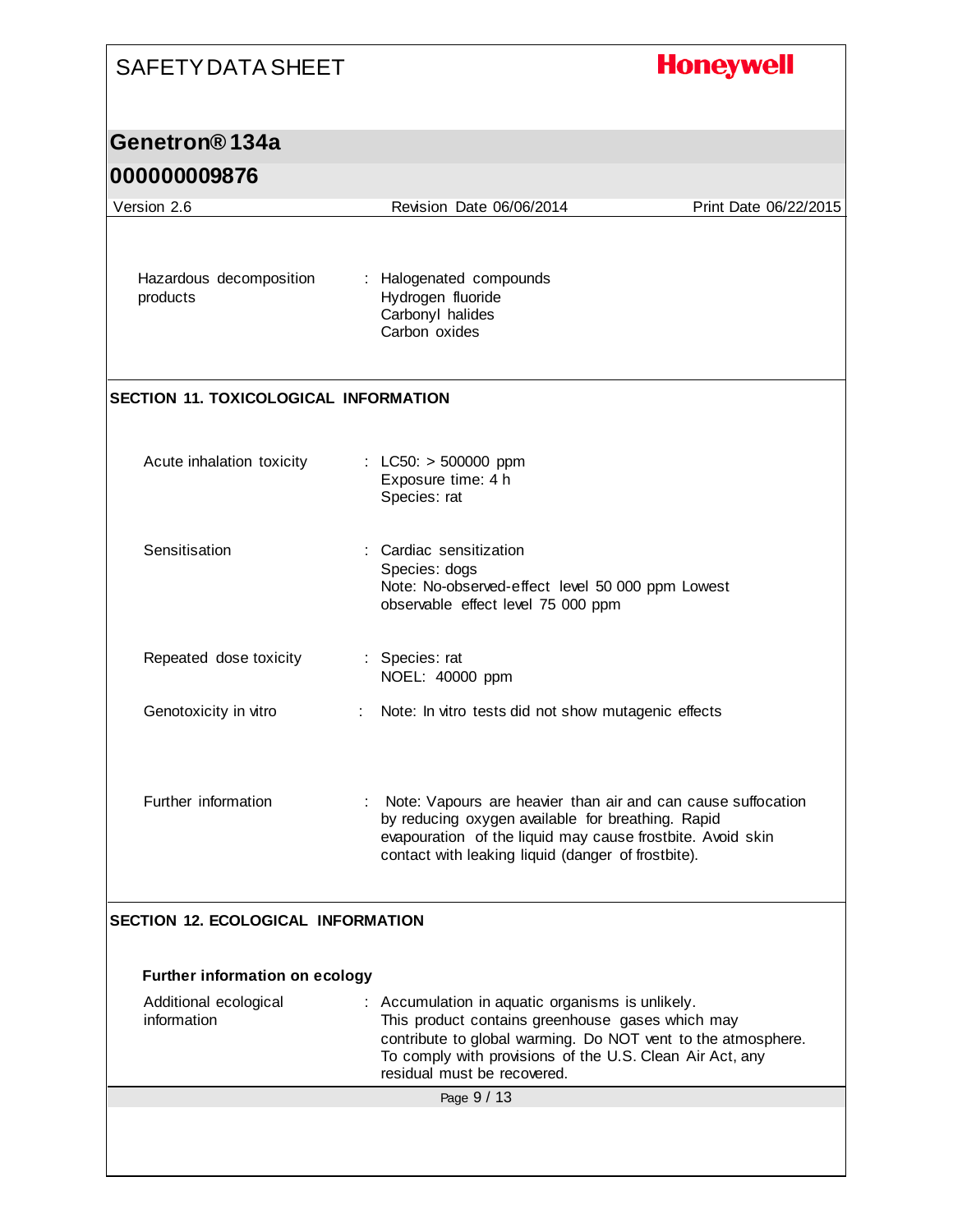|                            | <b>SAFETY DATA SHEET</b>                                    |                                                                                                                                                                | <b>Honeywell</b>      |
|----------------------------|-------------------------------------------------------------|----------------------------------------------------------------------------------------------------------------------------------------------------------------|-----------------------|
| Genetron <sup>®</sup> 134a |                                                             |                                                                                                                                                                |                       |
| 000000009876               |                                                             |                                                                                                                                                                |                       |
| Version 2.6                |                                                             | Revision Date 06/06/2014                                                                                                                                       | Print Date 06/22/2015 |
|                            |                                                             |                                                                                                                                                                |                       |
|                            | <b>SECTION 13. DISPOSAL CONSIDERATIONS</b>                  |                                                                                                                                                                |                       |
|                            | Disposal methods                                            | : Observe all Federal, State, and Local Environmental<br>regulations.                                                                                          |                       |
| <b>Note</b>                |                                                             | This product is subject to U.S. Environmental Protection<br>Agency Clean Air Act Regulations Section 608 in 40 CFR Part<br>82 regarding refrigerant recycling. |                       |
|                            | <b>SECTION 14. TRANSPORT INFORMATION</b>                    |                                                                                                                                                                |                       |
| <b>DOT</b>                 | UN/ID No.<br>Proper shipping name<br>Class<br>Packing group | $:$ UN 3159<br>: 1,1,1,2-Tetrafluoroethane<br>2.2                                                                                                              |                       |
|                            | <b>Hazard Labels</b>                                        | 2.2                                                                                                                                                            |                       |
| <b>IATA</b>                | UN/ID No.<br>Description of the goods                       | <b>UN 3159</b><br>: 1,1,1,2-Tetrafluoroethane                                                                                                                  |                       |
|                            | Class                                                       | 2.2                                                                                                                                                            |                       |
|                            | Hazard Labels<br>Packing instruction (cargo                 | : 2.2<br>: 200                                                                                                                                                 |                       |
|                            | aircraft)<br>Packing instruction<br>(passenger aircraft)    | : 200                                                                                                                                                          |                       |
| <b>IMDG</b>                | UN/ID No.                                                   | <b>UN 3159</b>                                                                                                                                                 |                       |
|                            | Description of the goods<br>Class                           | 1,1,1,2-Tetrafluoroethane<br>2.2                                                                                                                               |                       |
|                            | <b>Hazard Labels</b>                                        | : 2.2                                                                                                                                                          |                       |
|                            | EmS Number<br>Marine pollutant                              | $: F-C, S-V$<br>: no                                                                                                                                           |                       |
|                            |                                                             |                                                                                                                                                                |                       |
|                            | <b>SECTION 15. REGULATORY INFORMATION</b>                   |                                                                                                                                                                |                       |
| <b>Inventories</b>         |                                                             |                                                                                                                                                                |                       |
|                            |                                                             | Page 10 / 13                                                                                                                                                   |                       |
|                            |                                                             |                                                                                                                                                                |                       |
|                            |                                                             |                                                                                                                                                                |                       |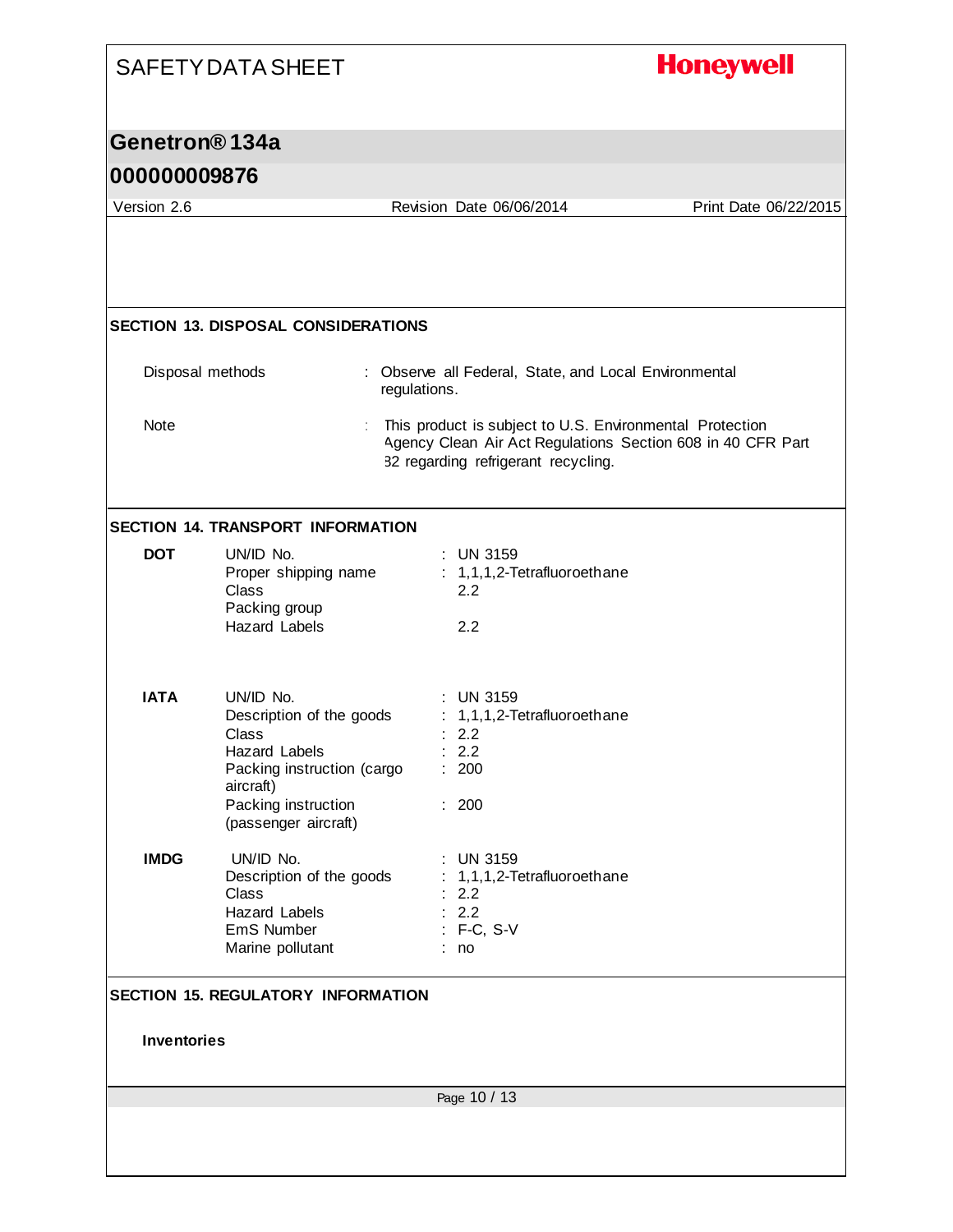## **Honeywell**

### **Genetron® 134a**

#### **000000009876**

| Version 2.6                                                                                   | Revision Date 06/06/2014                                                                                                                                                                             | Print Date 06/22/2015 |
|-----------------------------------------------------------------------------------------------|------------------------------------------------------------------------------------------------------------------------------------------------------------------------------------------------------|-----------------------|
|                                                                                               |                                                                                                                                                                                                      |                       |
| US. Toxic Substances<br>Control Act                                                           | : On TSCA Inventory                                                                                                                                                                                  |                       |
| Australia, Industrial<br>Chemical (Notification and<br>Assessment) Act                        | : On the inventory, or in compliance with the inventory                                                                                                                                              |                       |
| Canada, Canadian<br>Environmental Protection<br>Act (CEPA). Domestic<br>Substances List (DSL) | : All components of this product are on the Canadian DSL.                                                                                                                                            |                       |
| Japan. Kashin-Hou Law<br>List                                                                 | : On the inventory, or in compliance with the inventory                                                                                                                                              |                       |
| Korea. Toxic Chemical<br>Control Law (TCCL) List                                              | : On the inventory, or in compliance with the inventory                                                                                                                                              |                       |
| Philippines. The Toxic<br>Substances and Hazardous<br>and Nuclear Waste Control<br>Act        | : On the inventory, or in compliance with the inventory                                                                                                                                              |                       |
| China. Inventory of Existing<br><b>Chemical Substances</b>                                    | : On the inventory, or in compliance with the inventory                                                                                                                                              |                       |
| NZIOC - New Zealand                                                                           | : On the inventory, or in compliance with the inventory                                                                                                                                              |                       |
| National regulatory information                                                               |                                                                                                                                                                                                      |                       |
| <b>SARA 302 Components</b>                                                                    | : SARA 302: No chemicals in this material are subject to the<br>reporting requirements of SARA Title III, Section 302.                                                                               |                       |
| <b>SARA 313 Components</b>                                                                    | SARA 313: This material does not contain any chemical<br>components with known CAS numbers that exceed the<br>threshold (De Minimis) reporting levels established by SARA<br>Title III, Section 313. |                       |
| SARA 311/312 Hazards                                                                          | Acute Health Hazard<br>Sudden Release of Pressure Hazard                                                                                                                                             |                       |
|                                                                                               | Page 11 / 13                                                                                                                                                                                         |                       |
|                                                                                               |                                                                                                                                                                                                      |                       |
|                                                                                               |                                                                                                                                                                                                      |                       |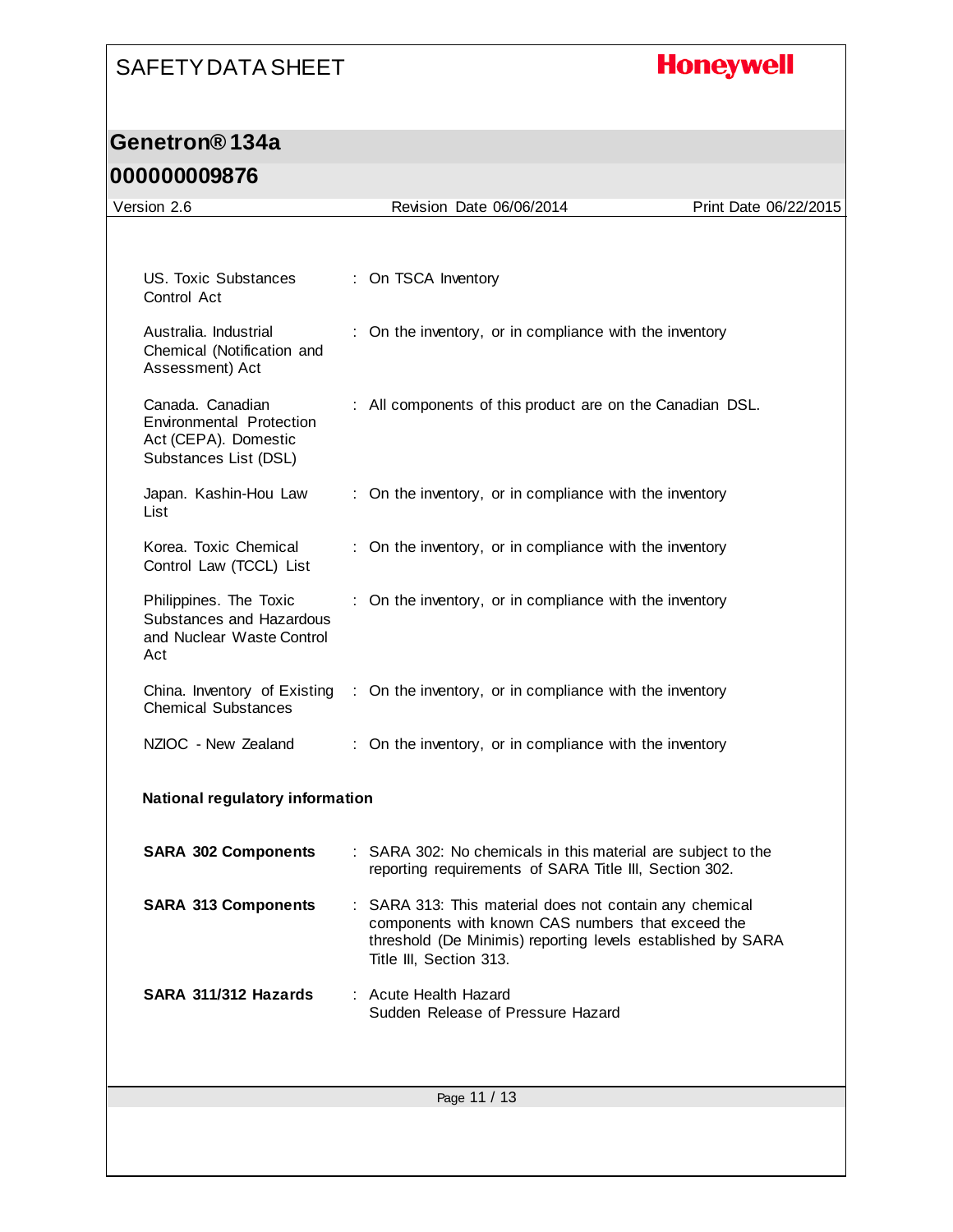# SAFETY DATA SHEET **Honeywell Genetron® 134a 000000009876** Version 2.6 Revision Date 06/06/2014 Print Date 06/22/2015 **California Prop. 65** : This product does not contain any chemicals known to State of California to cause cancer, birth defects, or any other reproductive harm. **New Jersey RTK** : 1,1,1,2-Tetrafluoroethane 811-97-2 **Pennsylvania RTK** : 1,1,1,2-Tetrafluoroethane 811-97-2 **WHMIS Classification** : A: Compressed Gas This product has been classified according to the hazard criteria of the CPR and the MSDS contains all of the information required by the CPR. **Global warming potential** : 1,300 **Ozone depletion potential**  : 0 **(ODP) SECTION 16. OTHER INFORMATION HMIS III NFPA** Health hazard : 1 2 Flammability : 1 1 1 Physical Hazard : 0 Instability is the contract of the contract of the contract of the contract of the contract of the contract of the contract of the contract of the contract of the contract of the contract of the contract of the contract of Hazard rating and rating systems (e.g. HMIS® III, NFPA): This information is intended solely for the use of individuals trained in the particular system. **Further information** The information provided in this Safety Data Sheet is correct to the best of our knowledge, Page 12 / 13